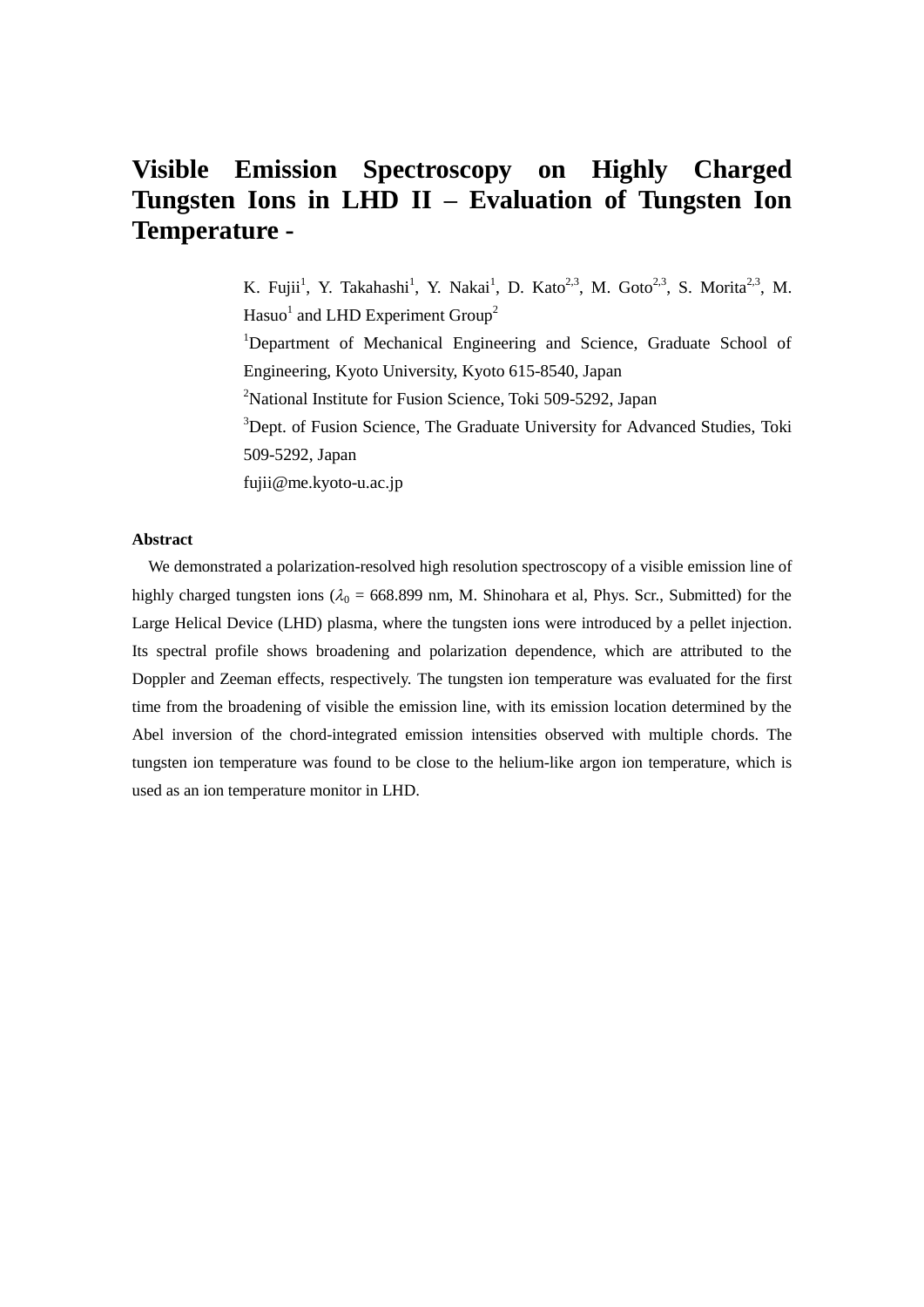#### **1. Introduction**

The ion temperature in the core region of the magnetic plasma confinement devices has been widely evaluated by the charge exchange spectroscopy [1]. In the charge exchange spectroscopy, the emission followed by the charge exchange reaction between fully stripped impurity ions in the plasma and high energy neutral beam injected into the plasma for heating. However in ITER, it will be difficult to implement the charge exchange signal from the core region because of the large attenuation of the neutral beam due to the high density and large diameter plasma [2,3].

For achieving the core temperature measurement in ITER, the passive spectroscopy of the X-ray emission lines of the highly charged tungsten (W) ions has been planned. Tungsten ions will have bounded electrons even in the center of the ITER plasma with  $T<sub>e</sub>$  of 10-20 keV. The spectral line profile observed by the X-ray crystal spectrometer will give information of the ion temperature and flow velocity. The spectral profile observation of the tungsten X-ray emission lines has been demonstrated by Nakano et al [4]

Highly charged tungsten ions also emit some visible lines mainly due to the magnetic dipole transition. An emission measurement in near-ultraviolet region in magnetic devices has been started recently by Kato et al in Large Helical Device (LHD) [5]. They have observed the spatial distribution of the emission intensity of  $W^{26+}$   $[4d^{10}4f_{5/2}4f_{7/2}]_5 \rightarrow [4d^{10}4f_{5/2}2]_4$  transition (central wavelength: 389.4 nm) in LHD plasma. However, the ion temperature measurement with visible emission lines of highly charged tungsten ions has not been reported.

<span id="page-1-0"></span>In this paper, we demonstrated the first evaluation of the ion temperature based on the visible emission line of the highly charged tungsten ions. Due to the restriction of the instruments, we observed an emission line with the central wavelength of  $\lambda_0 = 668.90$  nm (improved to be 668.899 nm in this paper), which has been found by our group in the other paper [6]. Since the Zeeman effect modifies the spectral line profile significantly, we resolved the polarization of the emission line. Although the charge state of this emission line is still unknown, we also estimated it in this paper by comparing the emission location with the theoretical calculation.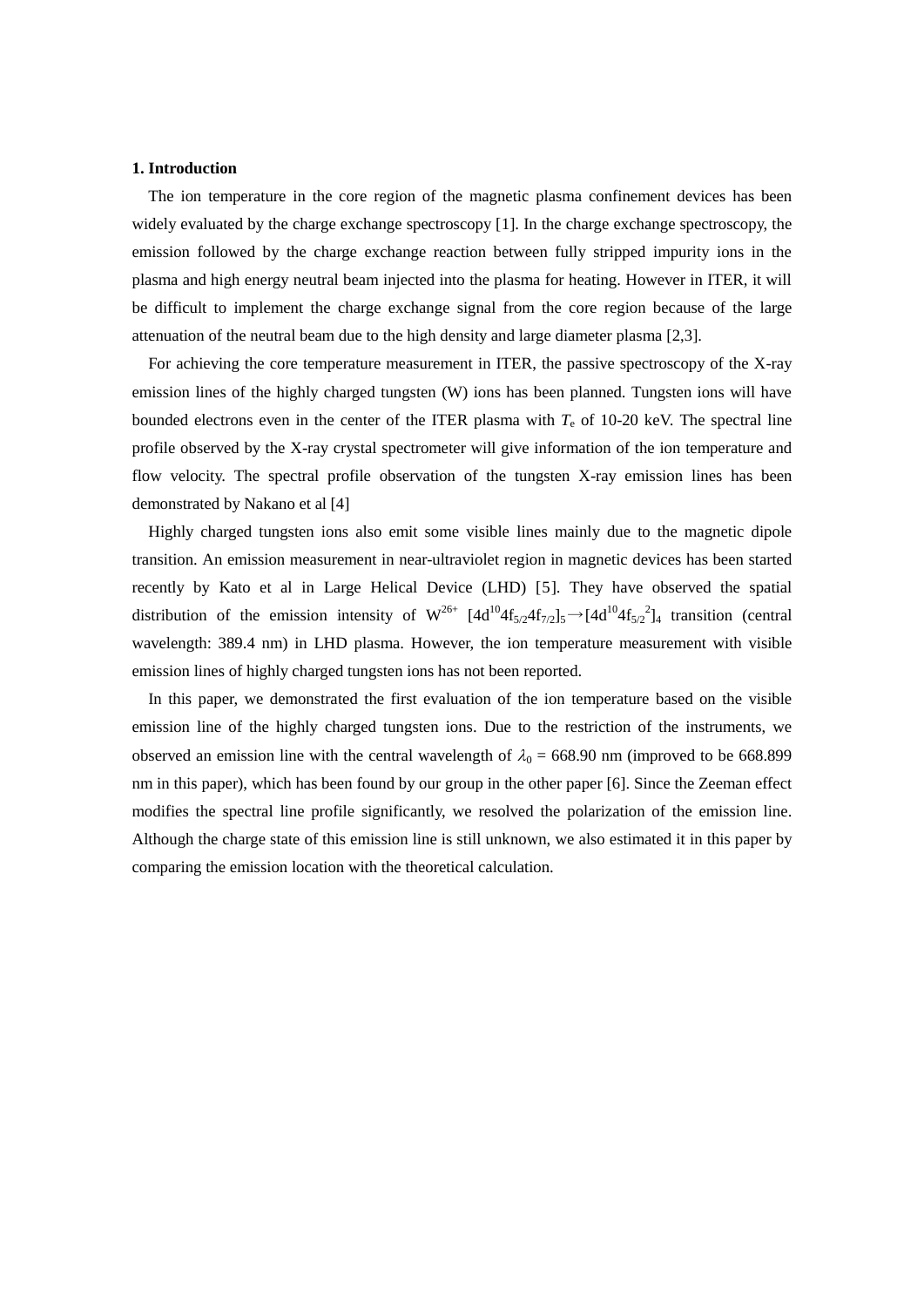#### **2 Experiment**

LHD is a heliotron device, in which a high temperature hydrogen plasma is magnetically confined by a pair of superconducting helical coils. A poloidal cross section of LHD is illustrated in [Fig.1](#page-3-0) (a). The closed magnetic flux surfaces are shown by ellipsoidal curves. The normalized radius  $\rho$  is indicated in the figure, which is a measure of the closed magnetic flux surface;  $\rho = 0$  is assigned to the plasma center and  $\rho = 1$  is assigned to the last closed flux surface (LCFS). At the plasma center, the magnetic field strength is 2.64 T and it points in the toroidal direction. Outside the LCFS, there is a thick layer illustrated in gray i[n Fig.1.](#page-3-0) This layer is called as "ergodic layer", which is an aggregate of open magnetic field lines. These magnetic field lines are connected to divertor plates. The ergodic layer has a complex shape reflecting the three-dimensional helical divertor structure of LHD.

The divertor plates and the first walls of LHD are made of carbon composite and stainless steel (SUS316L), respectively, and no tungsten is used. For the study of the tungsten transport in the plasma, tungsten is injected as a small pellet. The details of the pellet injection system are described in ref. [6](#page-1-0) and 7.

A hydrogen plasma is generated in LHD at *t* = 3.0 s and a tungsten pellet is injected into the plasma at  $t = 3.85$  s. The temporal evolutions of  $T_e$  and electron density  $n_e$  at the plasma center measured by the Thomson scattering [8] are shown in [Fig.2](#page-4-0) (a). After the injection of the pellet, *T*<sup>e</sup> decreases due to the radiation loss by the highly charged tungsten ions, while *n*<sup>e</sup> increases. The temporal evolution of helium-like argon ion temperature  $(T_{Ar}^{16+})$  measured by a crystal X-ray spectrometer [9] is also shown in the figure by a blue curve. Although the measured  $T_{Ar}^{16+}$  is the result of the spatial average along the line of sight, the dominant emission location of the  $T_{Ar}^{16+}$  line is monitored by the X-ray imaging crystal spectrometer (XICS) [10]. The radial distributions of  $T_e$ and  $n_e$  at  $t = 3.83, 3.93, 4.18,$  and 4.33 s are shown in [Fig.2](#page-4-0) (b) and (c), respectively.  $T_e$  and  $n_e$  have steep gradients in the ergodic layer and these values at the divertor region are more than  $10^2$  times smaller than those on the LCFS [11].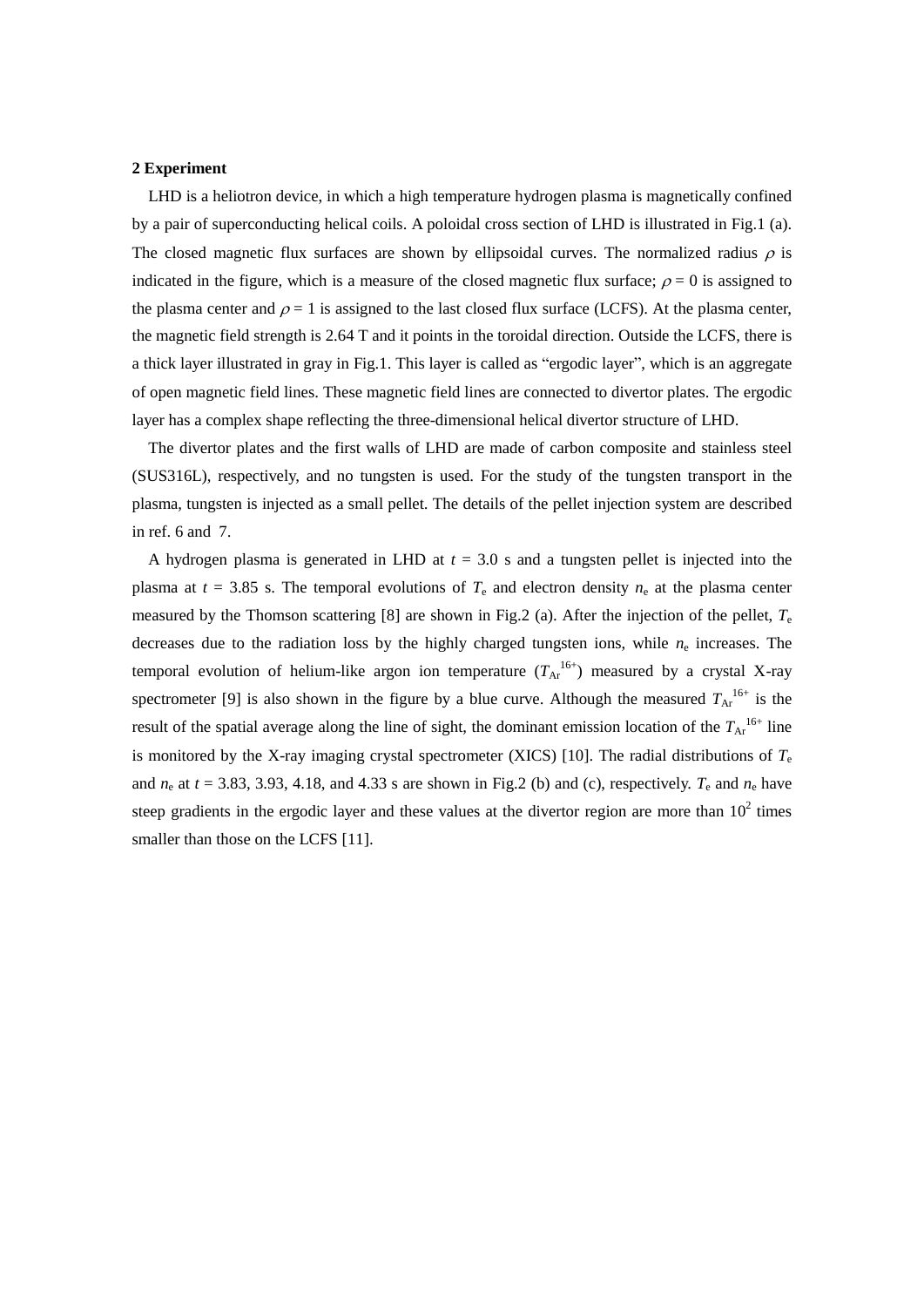

<span id="page-3-0"></span>Fig.1(a) A poloidal cross-section of LHD. The closed magnetic flux surfaces and the ergodic layer are shown by red curves and gray dots, respectively. The horizontal dotted and solid arrows indicate the LOSs with and without the polarization resolved measurement, respectively. (b) and (c) Schematic illustrations of the emission collection systems with and without the polarization-resolved optics, respectively.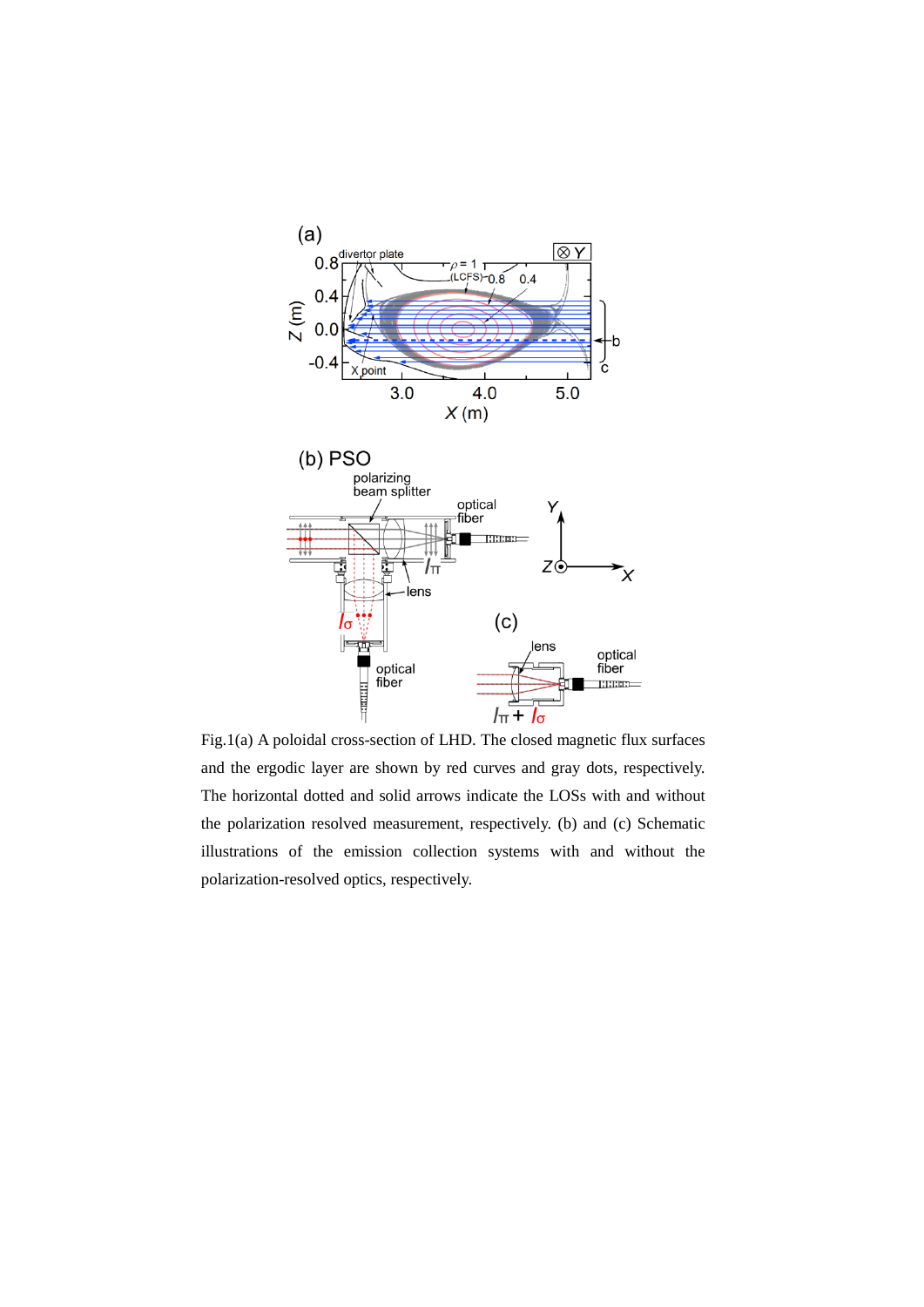The lines of sight (LOS) for the tungsten emission measurement are shown in [Fig.1](#page-3-0) (a) by solid and dotted arrows. The diameter of the LOS at the plasma is roughly 4 cm. For the LOS represented by the dotted arrow, a polarization-resolved optics (PSO, [Fig.1\(](#page-3-0)b)) is attached roughly 4 m apart from the plasma. By the PSO, the emission with parallel and perpendicular linear polarization to the magnetic field line at the plasma center are resolved and separately focused on edges of two optical fibers. For the LOSs represented by the solid arrows, the emission was simply focused on an edge of the optical fiber without polarization resolution [\(Fig.1\(](#page-3-0)c)). The emissions collected for these LOSs are transferred for roughly 50 m by the optical fibers to the entrance slit of the high-throughput and high-resolution spectrometer which we have originally developed for the high dynamic-range Balmer- $\alpha$  spectroscopy [12]. The observable wavelength range of the spectrometer is 663  $\sim$  672 nm and its instrumental function is well approximated by a Gauss function with its full-width at half-maximum ( $\Delta\lambda_{\rm inst}$ ) of 0.020 nm. The exposure time and the frame rate are 50 ms and 20 Hz, respectively.



<span id="page-4-0"></span>Fig.2 (a) Temporal evolutions of  $T_e$ , and  $n_e$  at the plasma center and the spatially averaged  $T_{Ar}^{16+}$ . The pellet injection time is indicated by a vertical arrow. The thickness of the blue curve shows the measurement uncertainty of  $T_{\text{Ar}}^{16+}$ . (b) and (c) represent the radial distributions of  $T_e$  and  $n_e$ , respectively, measured at  $t = 3.83$  s (gray circles), 3.93 s (blue circles), 4.18 s (green circles), and  $4.33$  s (red circles). The smoothed lines for the measured  $n_e$  in (c) are eye guides.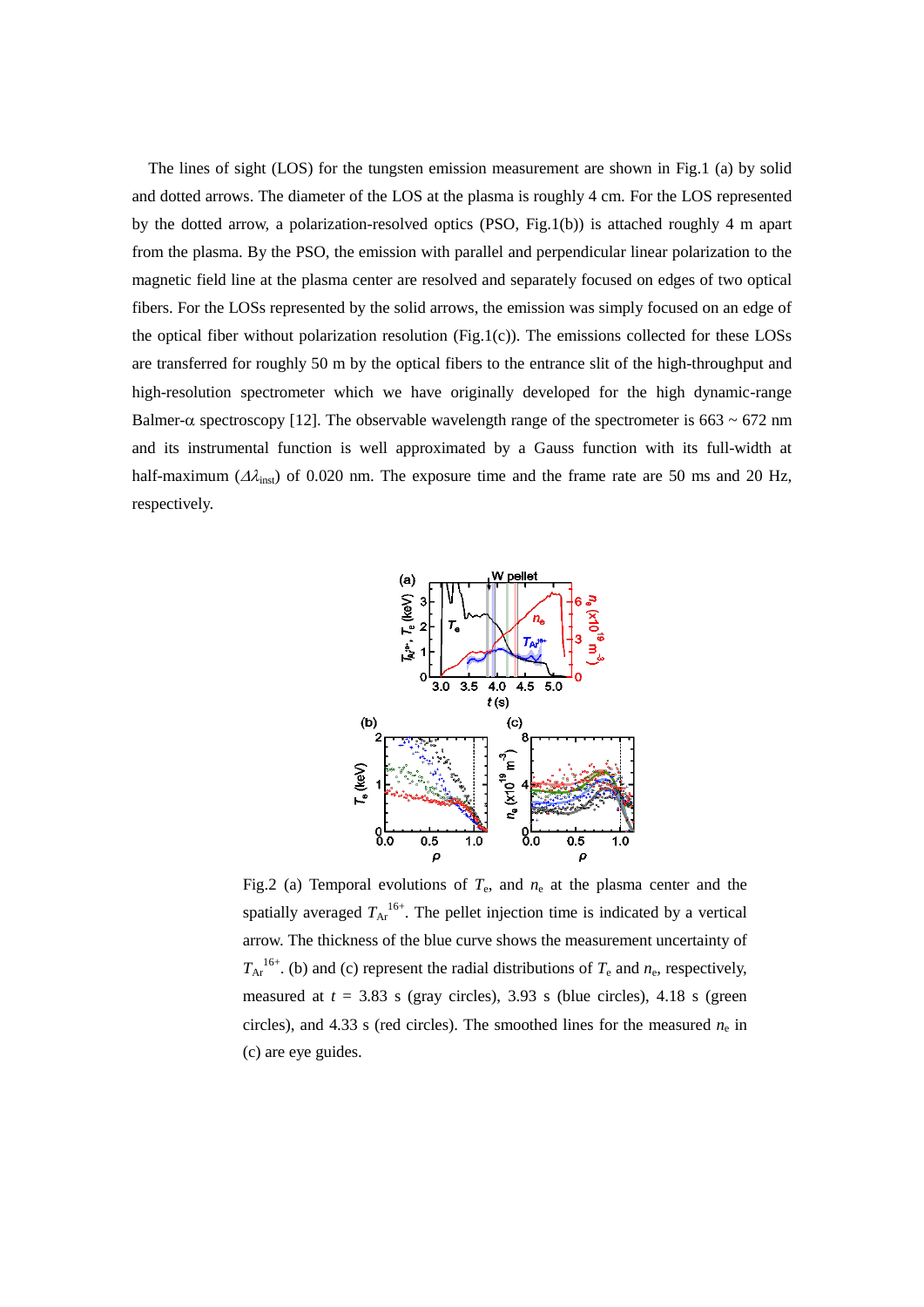#### **3 Results**

The spectra observed for all the LOSs before  $(t = 3.83 \text{ s})$  and after  $(t = 3.93, 4.18 \text{ and } 4.33 \text{ s})$  the pellet injection are shown in [Fig.3\(](#page-6-0)a) as two dimensional images; the horizontal and vertical axes are the wavelength of light and the height of the LOSs *Z*, respectively, and the intensities of the emission are represented by false color. We note that the continuum emission intensities, which are evaluated later, were subtracted from the shown image for the sake of clarity. In [Fig.3\(](#page-6-0)b), the spectra observed for six LOSs at *t* = 3.83 and 4.33 s are plotted with black and red curves, respectively, with vertical offsets.

The emission line of the highly charged tungsten ion having the central wavelength of  $\lambda_0 \sim 668.90$ nm is detected after the injection (indicated by vertical a red arrow in [Fig.3\(](#page-6-0)b)). Emission lines of argon ions, iron ions and hydrogen molecules are also observed in the wavelength range, the central wavelengths of which are indicated by blue, green and gray vertical bars, respectively. The spectral widths of the these emission lines are close to the instrumental width of the spectrometer (indicated in [Fig.3\(](#page-6-0)b) by the interval of two vertical bars pair), while the tungsten emission line shows a significantly broad profile. The spatial distributions of the intensities of argon, iron and hydrogen molecule emission lines are large around  $Z \sim 0.2$  m, which corresponds to the height of the inner X-point of the plasma, and around  $Z \sim 0.0$  m, which corresponds to the height of the divertor plate (se[e Fig.1\(](#page-3-0)a)). The spatial distributions of these lines show little temporal changes. On the other hand, the spatial distribution of the tungsten emission line and its temporal evolution are much different; it is a hollow profile at  $t = 3.93$  s and becomes a peaked one at  $t = 4.33$  s.

The polarization-resolved spectra observed before  $(t = 3.83)$  and after  $(t = 4.33 \text{ s})$  the injection of the tungsten pellet are shown in [Fig.4\(](#page-7-0)a). The gray solid and red open squares show  $\pi$ - and  $\sigma$ -components of the emission spectra,  $I_{\pi}$  and  $I_{\sigma}$ , respectively. We plot the intensity difference between the two polarization components,  $I_{\pi}$ - $I_{\sigma}$ , in [Fig.4](#page-7-0) (b). A polarization dependence is clearly seen in the  $\lambda_0 \sim 668.90$  emission line observed at  $t = 4.33$  s.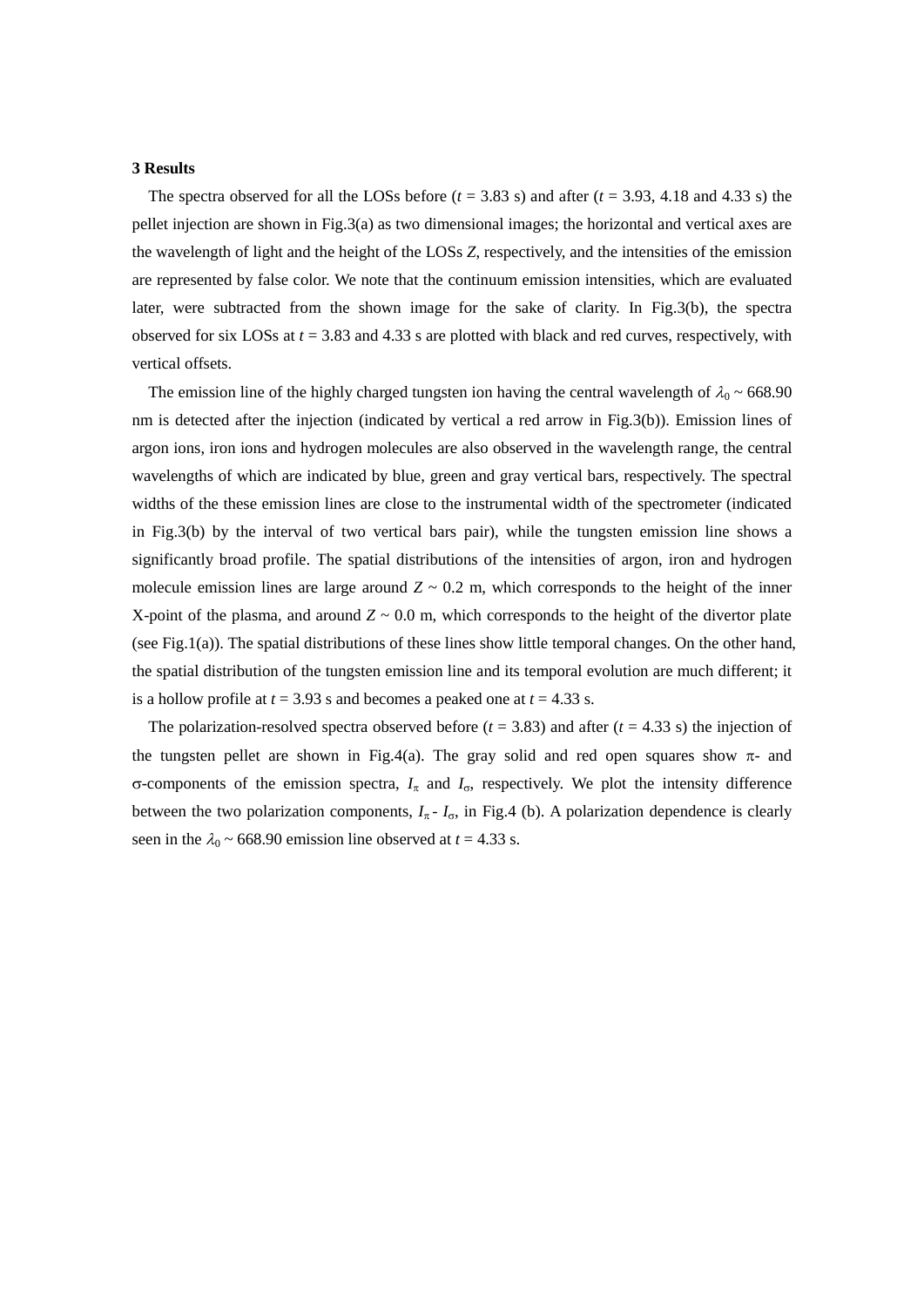

<span id="page-6-0"></span>Fig.3 (a) The spectra observed before  $(t = 3.80 \text{ s})$  and after the pellet injection  $(t = 3.93,$ 4.18 and 4.33 s) as a function of the LOS height (*Z*) and wavelength. The intensity is shown by the false color. The scale is shown on the top-right corner of the figure. The continuum emission intensities are subtracted from the plotted spectra. (b) Observed spectra at *t* = 3.83 s (black curves) and *t* = 4.33 s (red curves) for six LOSs, the height of which are indicated in the right. The instrumental width  $\Delta \lambda_{\rm inst}$  is indicated by the interval of the black vertical bar pair in the top-right. Central wavelengths of the argon ions, iron ions, and hydrogen molecules are indicated by the blue, green, and gray vertical bars, respectively. The fit results for the spectra observed at  $t = 4.30$  s are plotted by the bold curves.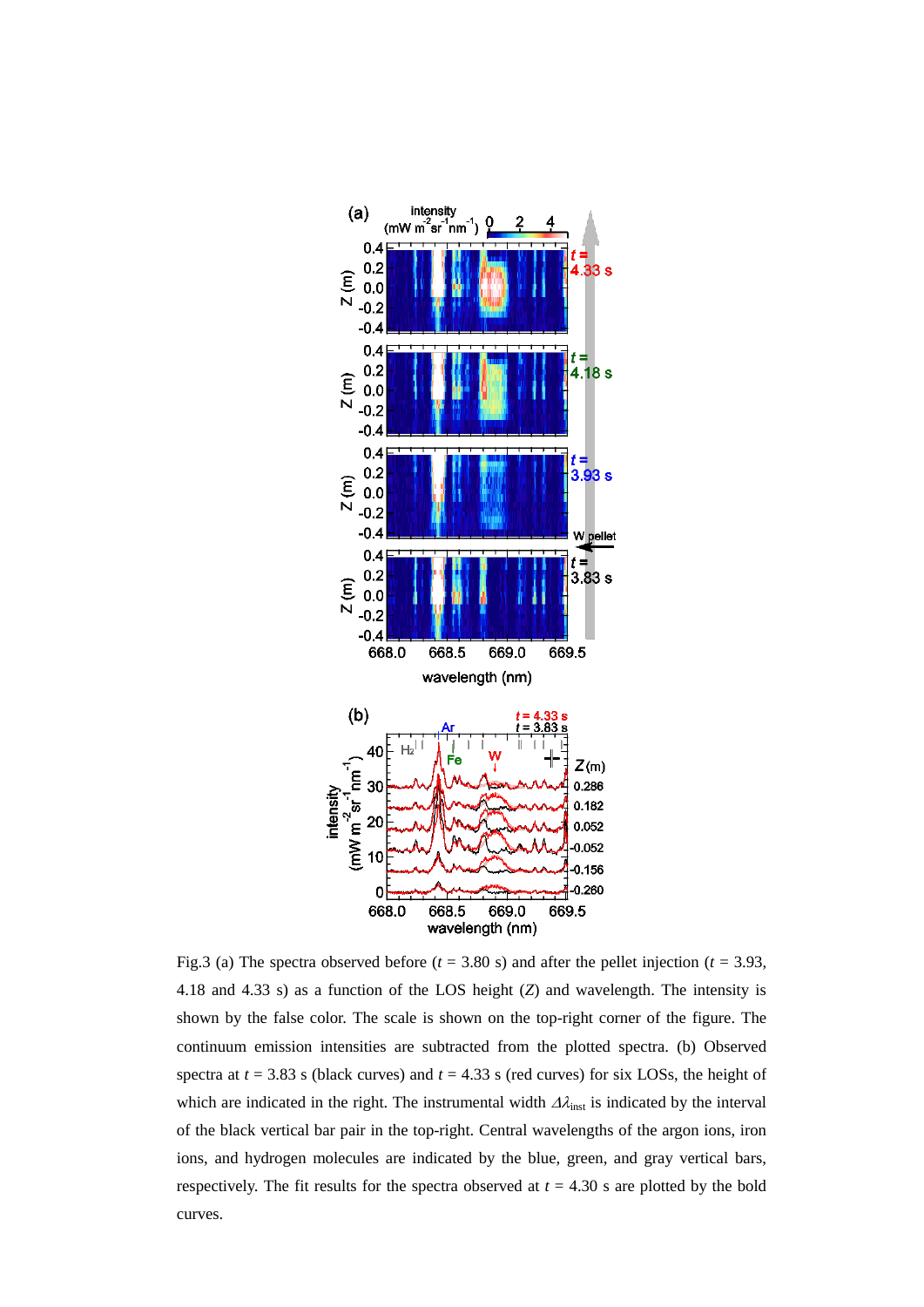

<span id="page-7-0"></span>Fig.4 (a) Polarization resolved spectra observed before  $(t = 3.83 \text{ s}$ , left figure) and after the pellet injection ( $t = 4.33$  s, right figure).  $I_{\pi}$  and  $I_{\sigma}$  are plotted by the gray solid and red open squares, respectively. The instrumental width is indicated by the interval of the black vertical bar pair in the top-left of the figure. Central wavelengths of the argon ions, iron ions, and hydrogen molecules are indicated by the blue, green, and gray vertical bars, respectively. (b) The intensity difference between  $I_{\pi}$  and  $I_{\sigma}$ . Bold curves in (a) and (b) are fit results for the spectra observed at  $t = 4.33$  s taking the normal Zeeman effect and Doppler effect into account. Thick vertical bars just below the tungsten emission line show the evaluated central wavelengths of the  $\pi$ -component and two  $\sigma$ -components. The horizontal black bar indicates the wavelength region used for the fit.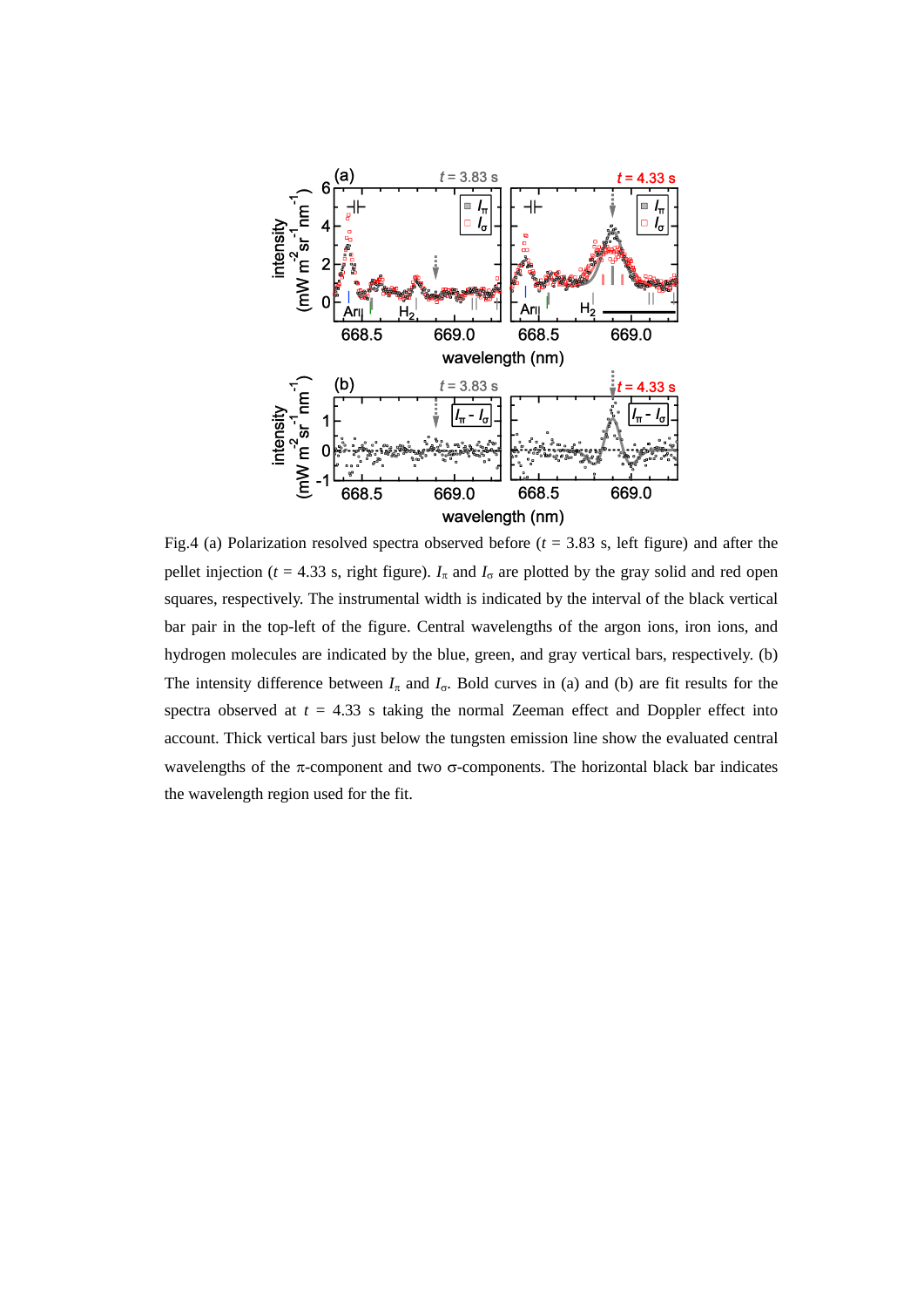### *3.1 Evaluation of tungsten ion temperature*

The polarization dependence and the broadening of the tungsten emission line can be attributed to the Zeeman effect due to the confinement magnetic field of LHD and the Doppler effect due to the thermal motion of the tungsten ions as well as the instrumental broadening, respectively. Although all information about the emission line, such as a kind of the transition, Landé's *g*-factors of the upper and lower states, are unknown, the observed  $I_{\pi}$  -  $I_{\sigma}$  spectrum suggests a very simple Zeeman profiles originated from the normal Zeeman effect of an electric dipole transition; the  $\pi$ -component does not split and the  $\sigma$ -component splits into two with the shift of  $\delta\lambda$  [nm] from the  $\pi$ -component.  $I_{\pi}$  and  $I_{\sigma}$  are expressed as a single and double Gauss functions, respectively, as

<span id="page-8-1"></span>
$$
I_{\pi} = \frac{I_{\text{cntn}}}{2} + \frac{I_{\text{w}}}{2\sqrt{\pi}\Delta\lambda} \exp\left[-\frac{(\lambda - \lambda_0)^2}{\Delta\lambda^2}\right]
$$
  
\n
$$
I_{\sigma} = \frac{I_{\text{cntn}}}{2} + \frac{I_{\text{w}}}{4\sqrt{\pi}\Delta\lambda} \exp\left[-\frac{(\lambda - \lambda_0 - \delta\lambda)^2}{\Delta\lambda^2}\right] + \frac{I_0}{4\sqrt{\pi}\Delta\lambda} \exp\left[-\frac{(\lambda - \lambda_0 + \delta\lambda)^2}{\Delta\lambda^2}\right]
$$
\n(1)

with the  $1/e$  width of the broadening  $\Delta\lambda$  [nm]

<span id="page-8-0"></span>
$$
\Delta \lambda^2 = \lambda_0^2 \frac{2kT_{\rm w}}{M_{\rm w} c^2} + 4\ln 2\Delta \lambda_{\rm inst}^2 \tag{2}
$$

where *k* [J/eV] and  $M_W$  [kg] are Boltzmann's constant and the mass of a tungsten ion.  $I_{\text{cntn}}$  [mW  $m^{-2}sr^{-1}nm^{-1}$ ] is the continuum intensity integrated along the LOS. *I<sub>W</sub>* [mW m<sup>-2</sup>sr<sup>-1</sup>] and *T<sub>W</sub>* [eV] are the LOS-integrated emission line intensity and the temperature of the tungsten ions. The coefficient 4 ln 2 in Eq. [\(2\)](#page-8-0) is a conversion factor from the FWHM to the  $1/e$  width. We fit both the  $\sigma$ - and  $\pi$ -components of the spectrum simultaneously with Eq. [\(1\)](#page-8-1) in the wavelength range indicated by a horizontal black bar in [Fig.4\(](#page-7-0)a). Since a hydrogen molecular line at  $\lambda = 668.7958$  nm [13] contaminates in the shorter wavelength side of the emission line, this region is excluded from the fit. The fit results are shown in [Fig.4](#page-7-0) by bold curves. The observed spectra are well represented by Eq. [\(1\).](#page-8-1) Values of  $\lambda_0$ ,  $\Delta\lambda$ , and  $\delta\lambda$  are determined from the polarization resolved spectrum to be 668.899 nm,  $0.076 \pm 0.003$  nm, and  $0.052 \pm 0.002$  nm, respectively. The errors are estimated from the covariant matrix used in the fitting procedure.

From  $\Delta\lambda$  evaluated from the polarization resolved spectrum and Eq. [\(2\)](#page-8-0), the values of  $T_W$  are determined. The results are shown in [Fig.5](#page-9-0) (a) by red circles. The uncertainty of the evaluation is shown by the error bars. The uncertainty at  $t < 4.0$  s and  $t > 4.7$  s are large because of the small emission intensities.  $T_{\text{W}}$  gradually decreases from 1.5 to 1.0 keV.

Since the ion temperature usually has spatial variation in the plasma, the emission location should be determined.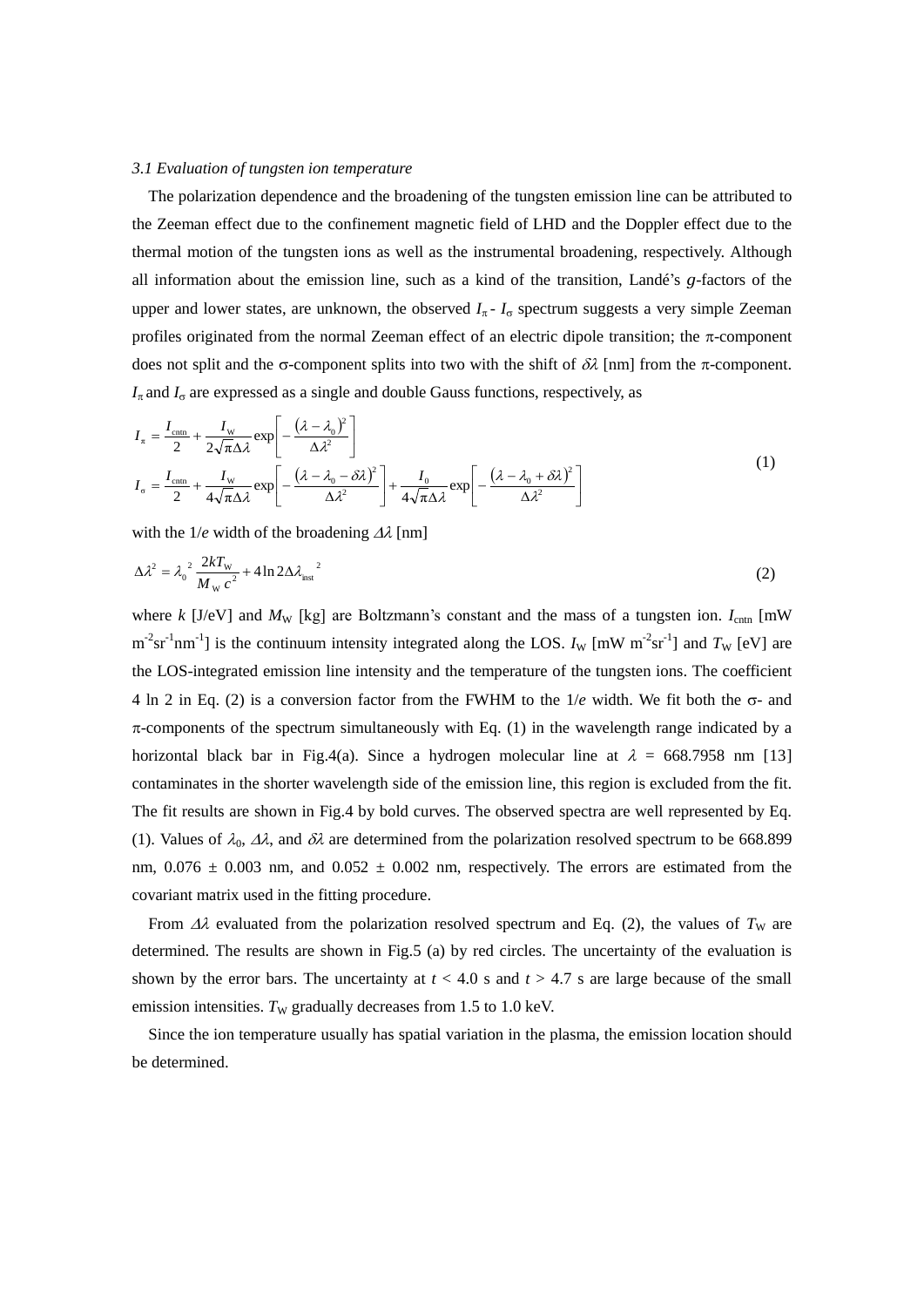

<span id="page-9-0"></span>Fig.5 (a) (red circles) Temporal evolutions of  $T_W$  estimated from the polarization resolved spectra. (blue curves) The helium-like argon ion temperature measured by the X-ray crystal spectrometer. Its uncertainty is represented by the thickness of the curve. (b) (red circles) The peak position of the emissivity of the tungsten line and (red solid curves) its emission region which is defined by the width of the emissivity. (blue curve)  $T_e = 0.8 \text{ keV}$  position.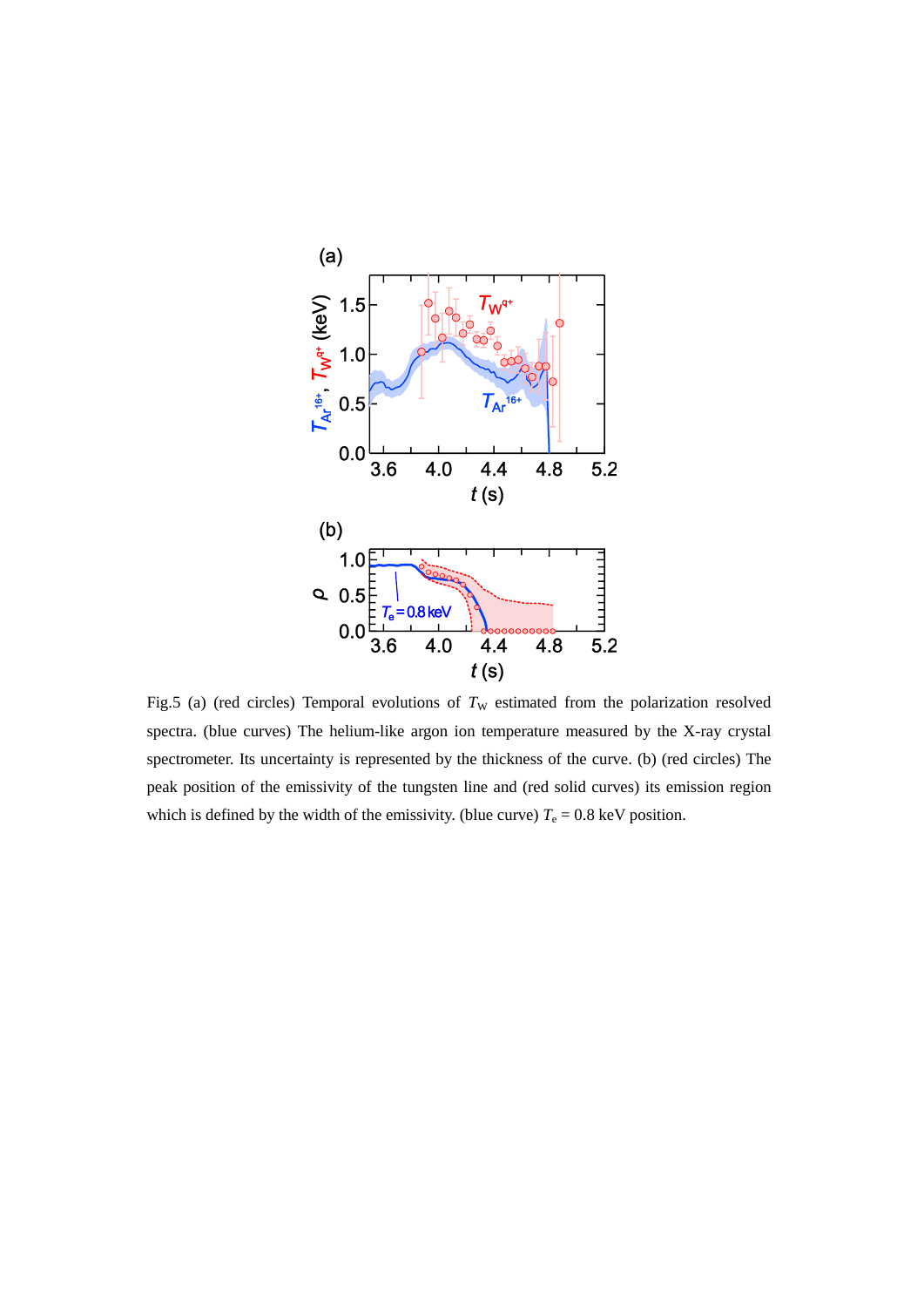# *3.2 Evaluation of the emission location*

For the other spectra observed without the polarization resolution, we fit them with  $I_{\pi} + I_{\sigma}$  of Eq. [\(1\),](#page-8-1) with the adjustable parameter of  $I_w$  and  $I_{\text{cntn}}$ , and fixed  $\Delta\lambda$ ,  $\delta\lambda$  and  $\lambda_0$ ; the values of  $\Delta\lambda$ ,  $\delta\lambda$  and  $\lambda_0$ are determined from the fit result of the polarization resolved spectrum observed in the same frame. Although  $\Delta\lambda$  and  $\delta\lambda$  may depend on the emission location in principle, we confirm that it makes little impact on the evaluation of  $I_{\text{cntn}}$  and  $I_{\text{W}}$ . The fit results for the spectra without the polarization resolution are shown by solid curves in [Fig.3](#page-6-0) (b). These spectra are also well represented.  $I_W$ evaluated from the spectra observed at  $t = 3.93$ , 4.18, and 4.33 s are shown in [Fig.6](#page-10-0) by red markers as a function of *Z*.



<span id="page-10-0"></span>Fig.6 The LOS-integrated intensity of the tungsten ions observed at *t* = 3.93, 4.18 and 4.33 s, with the uncertainties indicated by the error bars, which are similar to the marker size. The solid black curves show the reconstructed results of the Abel inversion.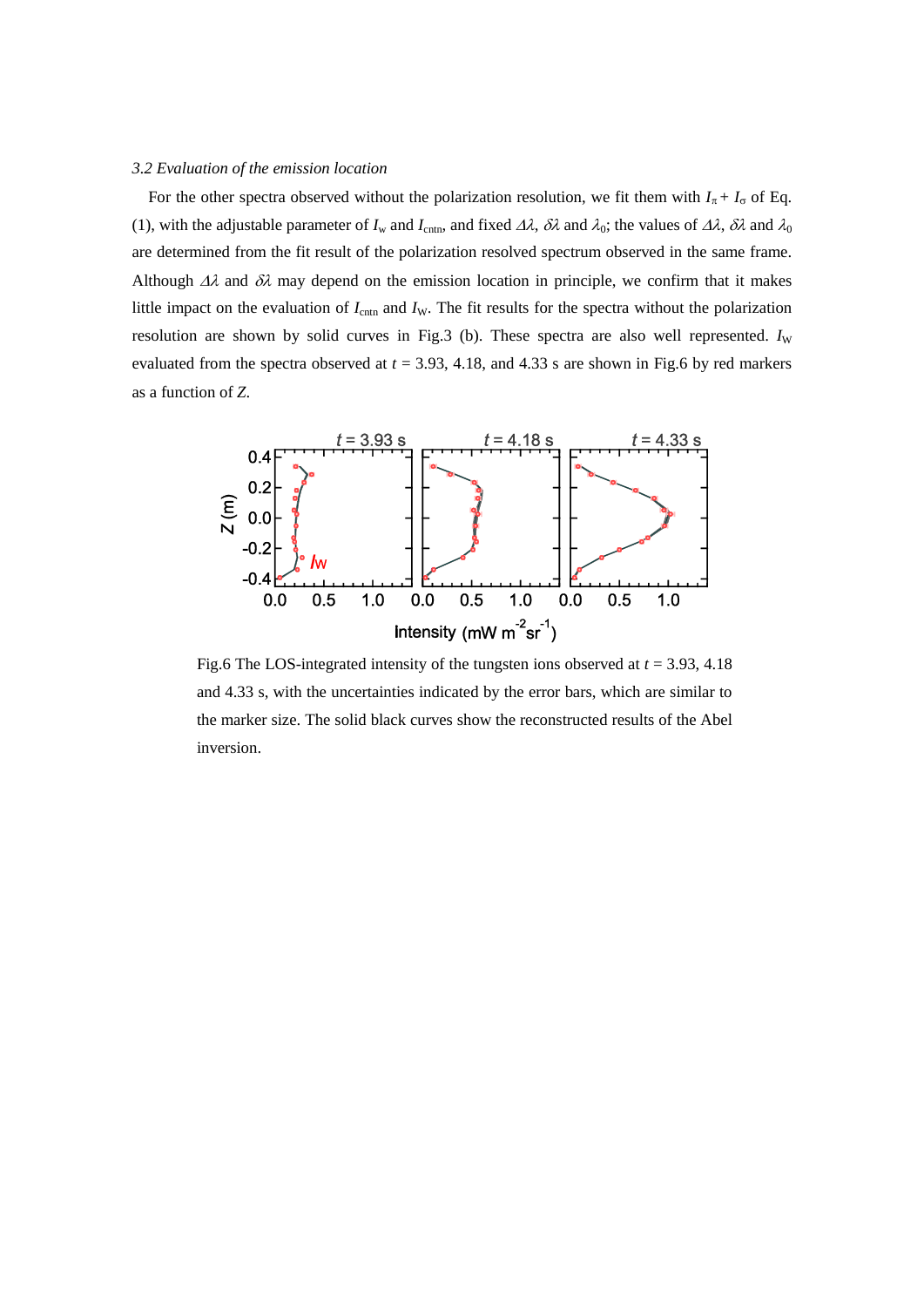The  $I_W$  distribution has nearly symmetric profiles against  $Z = 0$  m. The distribution is hollow at  $t =$ 3.93 s and it has a peak at  $Z = 0$  m at  $t = 4.33$  s. The symmetric distribution of  $I_w$  suggests that this tungsten emission line comes from the inside of the LCFS, because the ergodic layer has a asymmetric structure against  $Z = 0$  m while the closed magnetic flux surfaces have nearly symmetric profile (see [Fig.1\(](#page-3-0)a)). The temporal change of the  $I_W$  distribution indicates the changes of the emission location along the minor radius  $\rho$ . We assume that the emissivity [mW m<sup>-3</sup>sr<sup>-1</sup>], which is defined as the emission power from unit volume to unit solid angle, of the tungsten emission line is a function of  $\rho$ , i.e., the same emissivity is assumed for the same  $\rho$  positions. Under the assumption, we estimate the emissivity distribution as a function of  $\rho$  by the Abel inversion of the observed LOS-integrated intensity distribution. Since the inversion is numerically unstable, we adopt a regularization method called as "Uniform penalty" [14,15]. This regularization method assumes that the emissivity distribution is a smooth function of  $\rho$  and has a simple spatial structure.

The reconstructed LOS-integrated intensity distributions are shown by red solid curves in [Fig.6](#page-10-0) and estimated emissivity profiles are shown the upper panels in [Fig.7.](#page-11-0) The thickness of the curves in the upper part of [Fig.7](#page-11-0) indicates the estimated uncertainty of the profile. Since the emission from the plasma center is observed with only a few LOSs around  $Z = 0$  m, while that from the edge region is observed with all the LOSs, the uncertainty of the evaluated emissivity in the plasma center is larger than that in the edge region. In [Fig.5](#page-9-0) (a), the temporal evolution of the peak position of the emissivity and the emission region, which is here defined as the region with the emissivity with larger than half maximum (horizontal arrows in [Fig.7\)](#page-11-0), are shown.



<span id="page-11-0"></span>Fig.7 Radial distributions of the emissivity of the tungsten emission line estimated from the Abel inversion. The thickness of the curves shows the uncertainty of the inversion. The corresponding uncertainty of the reconstructed LOS-integrated intensity is shown by the thickness of the red curves in [Fig.6.](#page-10-0) The peak positions and widths of the emissivity are indicated by the vertical and horizontal arrows, respectively.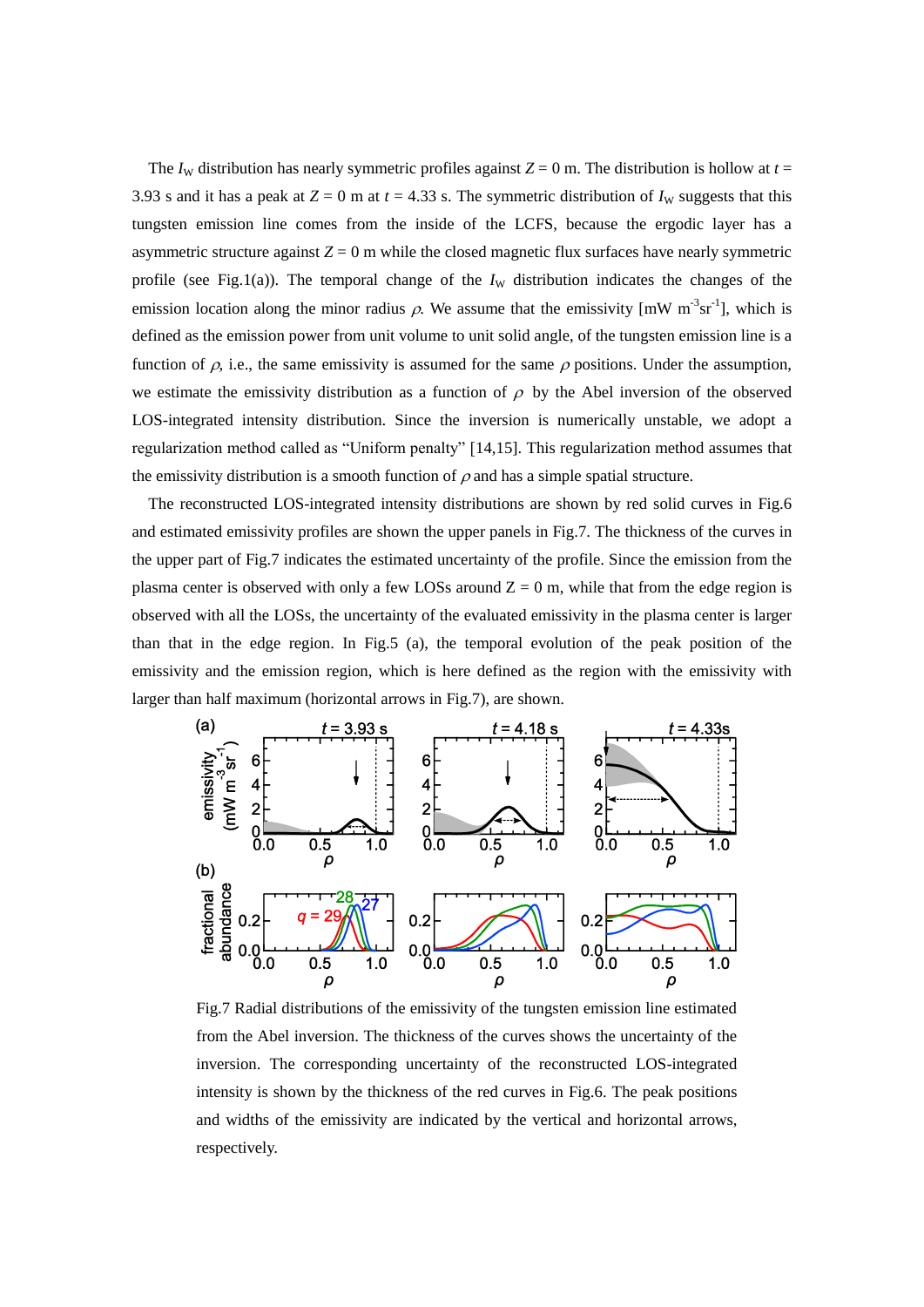# **4 Discussions**

In [Fig.5](#page-9-0) (a), we also show the temporal evolution of  $T_{Ar}^{16+}$ . Although the Abel inversion analysis of  $Ar^{16+}$  emission is currently unavailable, we confirmed that its intensity distribution integrated along the LOS observed by the XICS is similar to that of the tungsten line. It suggests the similar emission locations of the tungsten line and the  $Ar^{16+}$  line. The difference of  $T_W$  and  $T_{Ar}^{16+}$  is small (less than 30 %), and both the temperatures decreases in  $t > 4.0$  s. Since these ions are dominantly collided with hydrogen ions, it is suggested that the argon ions, tungsten ions, and hydrogen ions are close to in the local thermal equilibrium.

In [Fig.5](#page-9-0) (b), the temporal evolution of the position where  $T_e = 0.8$  keV. The emissivity peak position is roughly coincident with the  $T_e = 0.8 \text{ keV}$  position. The behavior of the emission profile is mainly due to the temporal change in  $T_e$  profile in the plasma, i.e. in higher  $T_e$  region the dominant tungsten ion charge becomes larger than the charge state of this emission line and this emission intensity there becomes smaller. Although that the total tungsten ion density distribution is unavailable, the bremsstrahlung intensity distribution suggests that it does not have large spatial gradient in the plasma.

We plot the radial distribution of the fractional abundance of  $W^{27}$ ,  $W^{28}$ , and  $W^{29}$  states from the radial distribution of *T*<sup>e</sup> and the calculated data by Sasaki et al [16] in [Fig.7](#page-11-0) by red, green, and blue curves, respectively. The emissivity distribution for  $t = 3.93$  s is close to the fractional abundance profiles for  $W^{27}$  and  $W^{28}$  while that for  $t = 4.33s$  is close to the one for  $W^{29}$ . It suggests that this emission line is due to the tungsten ions between charge state of  $27 \sim 29$ . The possible candidates are  $W^{27+}$  [(4 $d_{5/2}$ <sup>5</sup> 4*f*<sub>5/2</sub>)<sub>2</sub> 4*f*<sub>7/2</sub>]<sub>13/2</sub> - [4 $d_{5/2}$ <sup>5</sup> 4*f*<sub>5/2</sub><sup>3</sup>]<sub>13/2</sub> (the calculated wavelength is 669.3 nm [17]) and W<sup>28+</sup>  $[4d_{5/2}^5$ <sup>5</sup> $4f_{5/2}$ ]<sub>5</sub> -  $[4d_{5/2}^5$ <sup>5</sup> $4f_{5/2}$ ]<sub>6</sub> (the calculated wavelength is 605.57 nm [18]).

The Zeeman profile may be useful to identify its transition. When the normal Zeeman effect is assumed for the emission line, the spectral split  $\delta \lambda$  is expressed as;

$$
\delta \lambda = g \mu_{\rm B} B \frac{\lambda_0^2}{hc} \tag{3}
$$

where  $g$ ,  $\mu_B$ ,  $B$ ,  $c$  and  $h$  are Landé's  $g$ -factor, Bohr magneton, magnetic field strength, light speed and Planck's constant, respectively. As described above, the emission of the tungsten line at  $t = 4.33$ s is localized at  $\rho \sim 0.0$ , where the magnetic field strength there is 2.64 T. We estimated the *g* factor from  $\delta\lambda$  of the spectra observed at  $t = 4.33$  s because the emission location is the center of the plasma and emission intensity is highest. The evaluated value is  $0.94 \pm 0.04$ . This value will be useful to make a cross-check of the future line identification by comparing with the result of perturbation theory for the Zeeman profile calculation.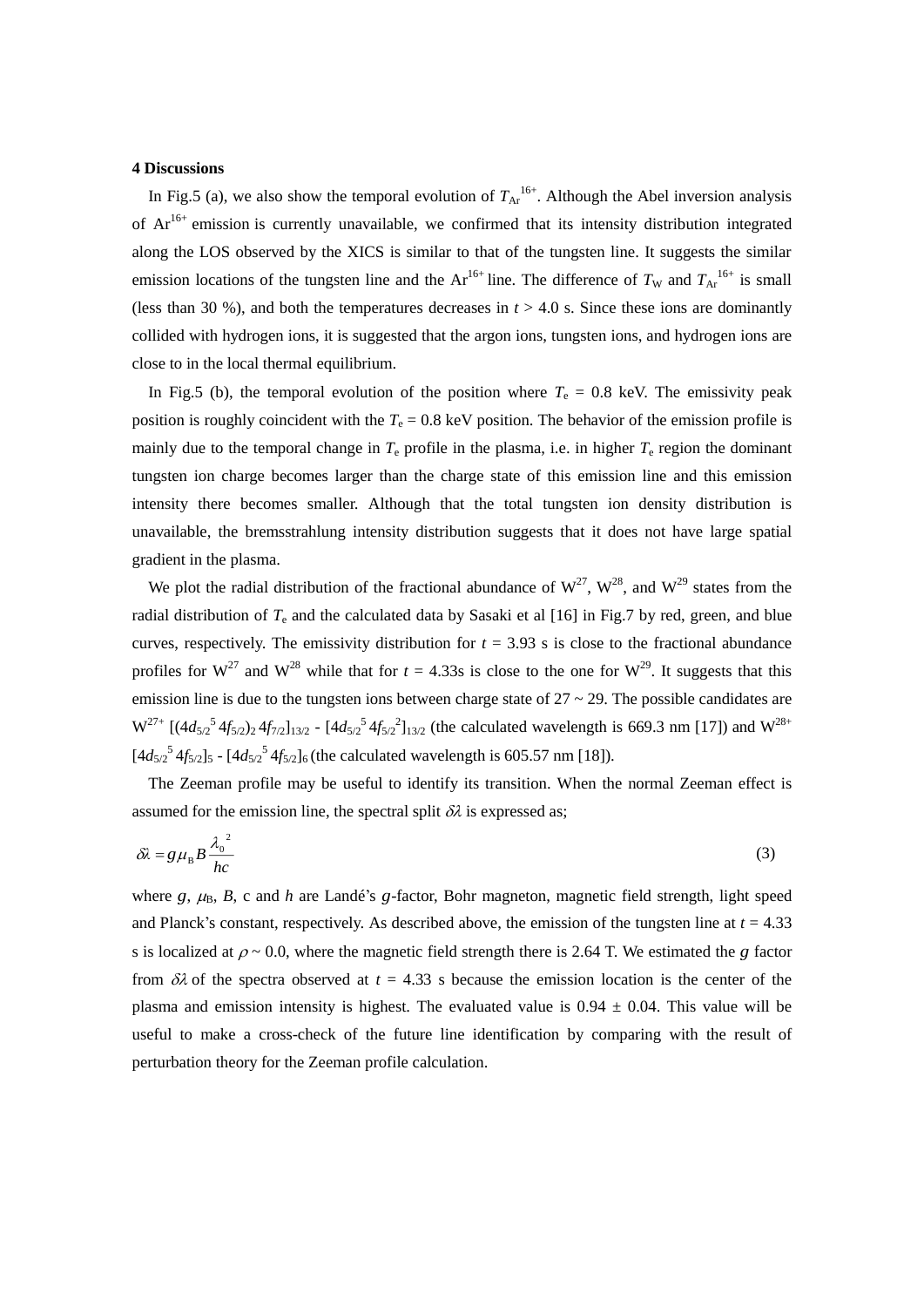# **5 Conclusion**

We demonstrated a polarization-resolved and multi-LOS spectroscopy of a visible emission line of highly charged tungsten ions  $\lambda_0 = 668.899$  nm in LHD plasma with 50 ms time resolution. The tungsten ion temperature was evaluated from the broadening of this emission line for the first time with the emission location which is determined from the Abel inversion. The Zeeman profile of the highly charged tungsten ions was also detected for the first time. Such a visible observation could be one candidate to measure the magnetic strength and angle as well as the ion temperature in future devices.

The local emissivity is also compared with the fractional abundance distribution of several charge state tungsten ions. From the comparison,  $W^{27}$ ~ $W^{29}$  were expected as the charge state of the emission line.

# **Acknowledgement**

This work was supported by the National Institute for Fusion Science (NIFS13KLPH021 and NIFS12KOAH028).